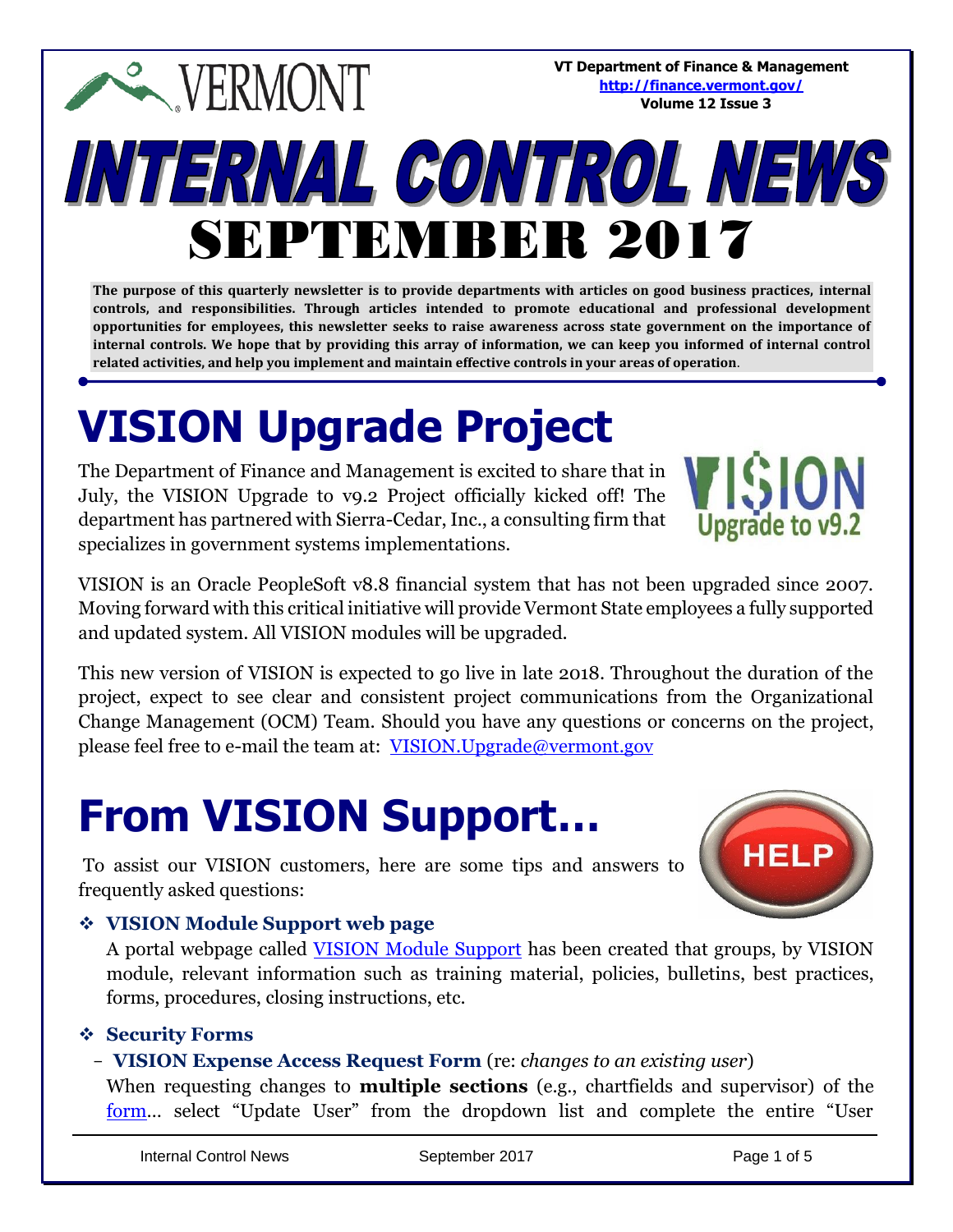Information" section, then complete only those sections/fields that are being changed. Also, please utilize the "Additional Information" field at the bottom of the form to further explain what you want to change; we do read the comments and find them helpful.

**Supervisor changes** require completion of both the *former supervisor* and *current supervisor* fields as well as their *employee ID* numbers in the "Employee Supervisor Changes" section. Also, the *supervisor* field in the "User Information" section should be the **new** supervisor – *not* the former supervisor. We will send the forms back if these fields are not completed. Lastly, be sure to verify the spelling of names and email addresses.

#### - **VISION Operator Access Request Form**

Please fill out the [form](http://finance.vermont.gov/forms/vision) correctly and obtain **ALL required signatures.** Before submitting the form, please verify the accuracy and completeness of all information, and be sure that the security level(s) being requested is appropriate for the employee's position and responsibilities. Forms will be returned if not completed correctly, which causes a delay in setup.

#### ❖ **Passwords**

Have you forgotten what your VISION password is? You are not alone. The good news is you can have a new password emailed to you by setting up "I forgot my password" help. This is a one-time setup, and will help reset your password faster. Login to VISION and navigate to: *Main Menu > My System Profile > Change or setup forgotten password help*

 $\rightarrow$  For further instructions on how to "Set Up Forgotten Password Help and Email", please refer to the "**Getting Started with VISION**" document on the [VISION Manuals](http://finance.vermont.gov/training-and-support/vision-manuals) webpage.

#### ❖ **Frequently Asked VISION Questions**

#### *Expense Module -*

**Q:** I'm an approver and will be out of the office for several days or longer, what should I do?

**A:** Set up an **Alternate Approver** so that expense reports will not be stuck in your approval queue. Setting up an alternate approver is quick and painless using the following navigation: *Main Menu > My System Profile > Alternate User*

**Q:** What should I do with my receipts for expenses?

**A:** Contact your Expense Coordinator for information on how to handle your receipts. Each department has their own business process.

**Q:** What is my department's blackout period?

**A:** Expense questions about blackout periods need to be referred to your department's expense coordinator. Finance & Management does not determine blackout periods, they are department specific.

**Q:** What expense type should I choose?

**A:** For guidance in selecting the proper expense type please refer to the "**Expanded List of Expense Types**" document on the [Employee Travel and Expenses](http://finance.vermont.gov/employee-travel-and-expenses) webpage; this webpage is a comprehensive resource for all things expense-related.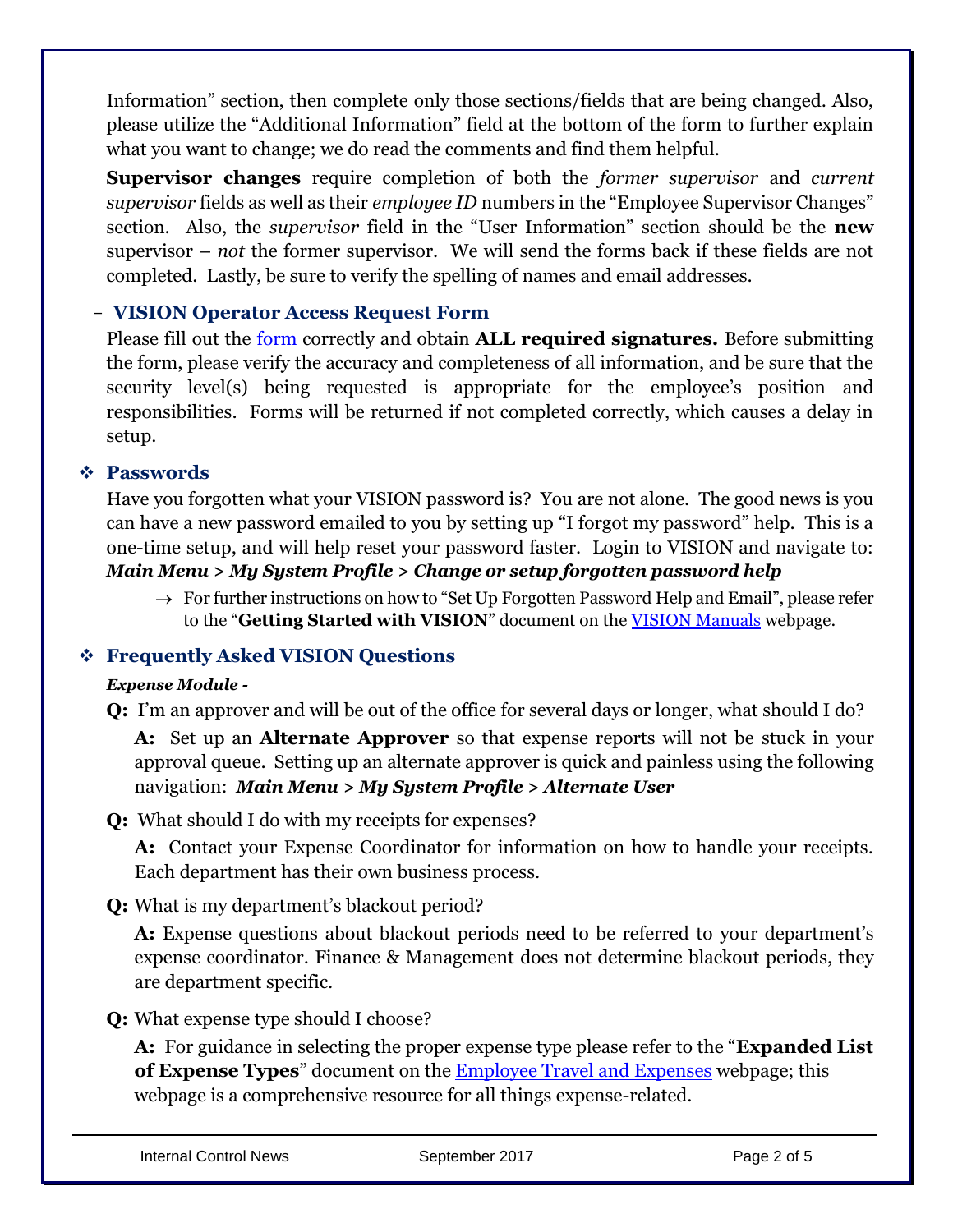#### *Accounts Payable Module -*

**Q:** Why hasn't my voucher been paid?

**A:** There's a resource guide, "**Things to look at when a voucher does not get paid**", on the [Accounts Payable](http://finance.vermont.gov/vision-module-support/accounts-payable) webpage to help you problem-solve why a payment hasn't been made to a vendor.

#### *All Modules -*

**Q:** What query/report can I run that will give me the information that I need?

**A:** There is a [Reporting Manual](http://finance.vermont.gov/training-and-support/vision-manuals/reporting-manual) webpage that lists all reports and queries available by module. Each manual includes the purpose of the report, the prompts and, in the case of queries, the fields that will be returned.

**Q:** Why is my new password that was just emailed to me from clicking on "I forgot my Password" not working?

**A:** If you have attempted to log into VISION unsuccessfully 3 times or more, your VISION account has been locked. You must contact the VISION Helpdesk at 828-6700 option 2 or [VISION.FinHelpdesk@vermont.gov](mailto:VISION.FinHelpdesk@vermont.gov) to have your account unlocked so that your new password will work.

### **A Look Back…**

*[…]* "it has become apparent that the internal control structure throughout much of the State has deteriorated over the past several years."



*- Finding from the VT State Auditor's Annual Report for FY 2003 (issued December 2004).*

In 2005, to address the above audit finding, the Secretary of Administration charged the Department of Finance & Management (F&M) with establishing a statewide internal control program. Internal controls are at the core of a department's ability to achieve their goals and objectives regarding effective and efficient operations, timely and accurate reporting, safeguarding of assets and compliance with applicable laws and regulations. More simply…internal control is what an organization does to provide reasonable assurance that the things they want to happen, *will happen,* and that the things they don't want to happen, *won't happen*.

Under the direction of the Director of Financial Operations, F&M embarked on this task with clear recognition that creating and fostering a **culture of control awareness** was essential. Attention to internal controls needed to become part of routine activities and discussions, not something that was pulled off the shelf once a year or added as an after-thought. As a result, F&M implemented and has maintained the following [tools](http://finance.vermont.gov/policies-and-procedures/internal-controls) to assist departments: *Standards Guide for Managers*, *annual Self-Assessment of Internal Control*, *Best Business Practices*, *Operational Reviews* and *quarterly Newsletter*.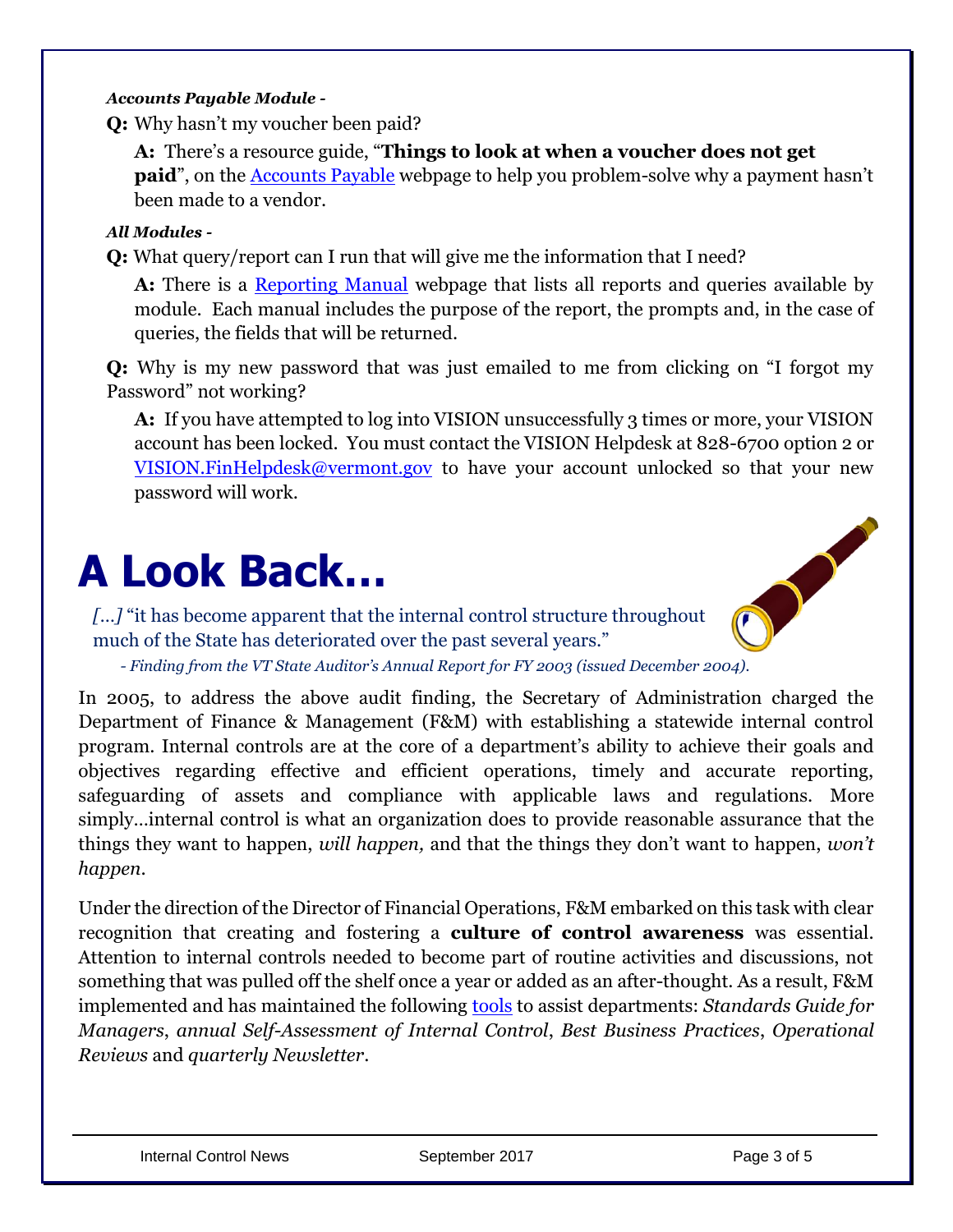The table below compares the statewide results from the inaugural year of the *Self-Assessment* questionnaire to the most recent year. The data clearly reflects there have been notable gains but there's still progress to be made, **and** embracing the concept of continuous improvement for our internal control systems is crucial in our ever-changing business environments. While F&M has served as a catalyst, *providing the "nudge" factor*, to the extent there have been improvements and successes is a direct reflection on the shared commitment of the management and employees within our agencies and departments. Thank you!

➢ The percentage of 'YES' responses (YES%) is a key performance indicator; with a *YES* response, the department affirms the presence of a control activity, best practice and/or compliance with an administrative requirement.

| Self-Assessment of Internal Control:<br><b>Summary Results by Section*</b> | <b>FY 2005</b><br>YES% | <b>FY 2017</b><br>YES% |
|----------------------------------------------------------------------------|------------------------|------------------------|
| <b>Purchasing and Accounts Payable</b>                                     | 83.1%                  | 98.5%                  |
| <b>Accounts Receivable and Cash Receipts</b>                               | 69.2%                  | 92.9%                  |
| <b>Fixed Assets</b>                                                        | 76.7%                  | 97.5%                  |
| Inventory                                                                  | 53.8%                  | 88.8%                  |
| <b>Grants Administration</b>                                               | 62.1%                  | 95.5%                  |
| <b>Budgeting</b>                                                           | <b>NA</b>              | 100.0%                 |
| <b>General Elements of Internal Control</b>                                | 81.9%                  | 95.8%                  |
| <b>Overall (all sections &amp; questions)</b>                              | 78.8%                  | 96.9%                  |

Some questions have changed over the years but the primary objective of each section remains the same.

### **F&M Happenings**



- ➢ **Adam Greshin** was appointed Commissioner of Finance & Management effective July 10, 2017. Adam is a partner in Summit Ventures NE, LLC, which owns Sugarbush Resort, and prior to his appointment served as an Independent in the VT House of Representatives since 2009.
- ➢ **Matt Riven** was appointed Deputy Commissioner of Finance & Management effective August 21, 2017. Matt has over a decade of experience in VT State Government, most recently as Chief of Finance & Administration for the Judiciary and prior to that held the positions of Deputy CFO for the Agency of Human Services and Director of Budget & Management Operations (and Budget Analyst) for the Department of Finance & Management.
- ➢ **Chrissy Gilhuly** joined F&M as Executive Assistant on September 5, 2017. Chrissy brings over 6 years of government experience into her new role, first as legislative committee assistant for House Ways & Means, then executive assistant for the Department of Buildings